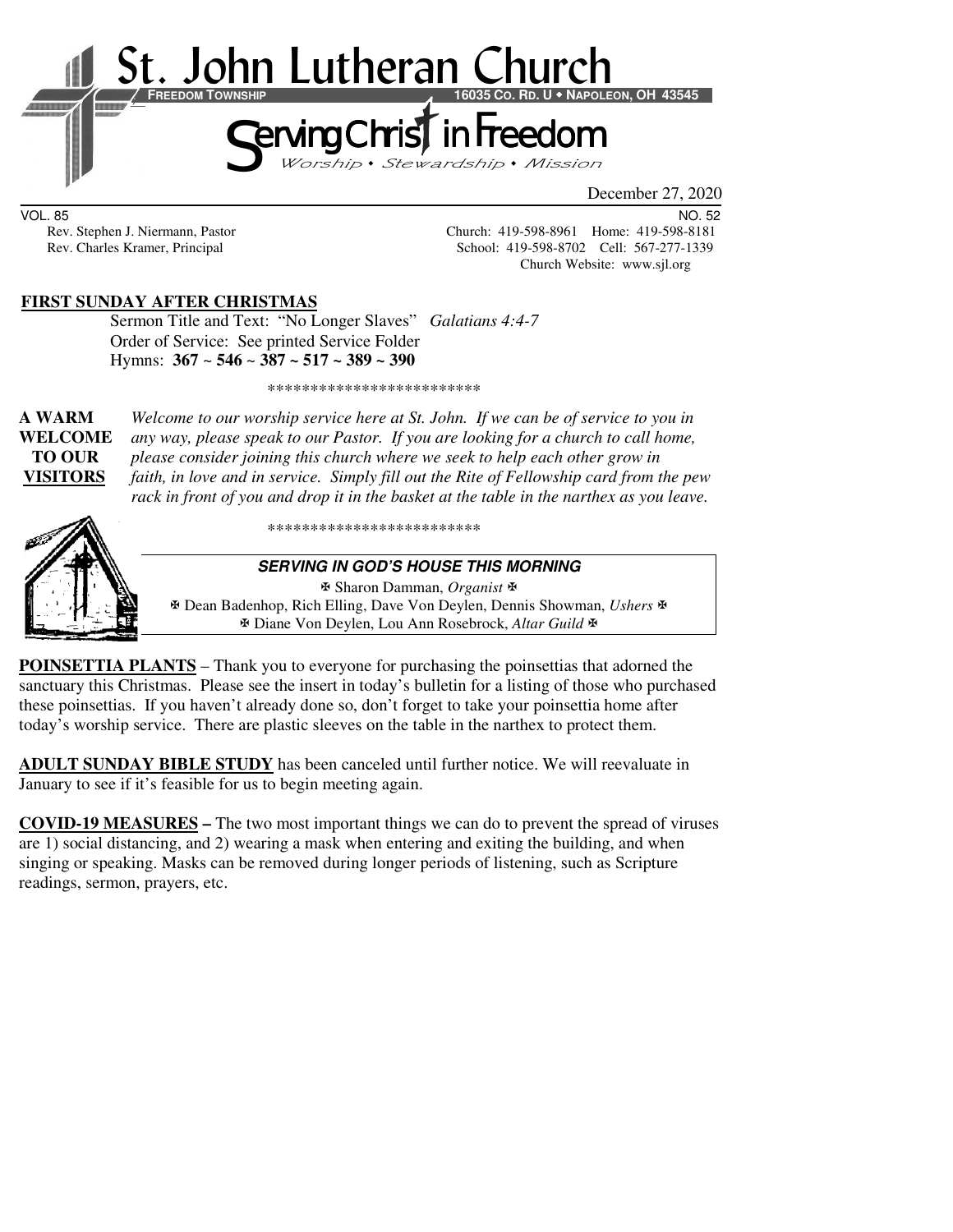|             |           | In God's House This Week<br>Online church calendar: https://74058984.view-events.com |  |  |
|-------------|-----------|--------------------------------------------------------------------------------------|--|--|
| <b>Date</b> | Time      | <b>Activities</b>                                                                    |  |  |
| Today       | 9:00 AM   | <b>Worship Service</b>                                                               |  |  |
| Mon.        | 5:30 PM   | Bread From Heaven Food Pantry distribution                                           |  |  |
| Thurs.      | 5:00 PM   | Wedding Ceremony – Skyler Maassel / Morgan Bland                                     |  |  |
| Fri.        |           | Wedding Rehearsal – $McCann / Myles$                                                 |  |  |
| Sat.        | $3:00$ PM | Wedding Ceremony - Kipp McCann / McKenzie Myles                                      |  |  |
| Sun.        | 9:00 AM   | <b>Communion Service w/Installation of Officers</b>                                  |  |  |
| Mon.-       | 7:30 AM   | Morning Meditations, WONW 1280 AM                                                    |  |  |
| Sat.        |           | Speaker: Rev. James Strawn, St. James Lutheran - Burlington                          |  |  |

## **FOR THOSE LISTENING FROM THE PARKING LOT**

## **Pick up your bulletin and service by driving through the carport before worship You can give your offering to the deacon at the same time**

**Tune your FM radio to 87.7** 

### **MATTERS FOR PRAYER** – Please keep these people in your prayers:

- Shut-Ins: *Norma Damman, Renetta Homan,* and *Annetta Rosebrock*
- *Melba Elling* and *Lorna Von Deylen*, at Genacross Lutheran Home
- *Evelyn Rohrs* and *Ruth Mahnke*, at Assisted Living Genacross Lutheran Home
- *Harold Behrmann,* at Fulton Manor, Wauseon
- *Donald Badenhop*, at Vancrest Nursing Care Facility, Holgate
- *Donald Landry,* residing at the Ohio Veteran's Home, Sandusky
- Armed Services: *Justin Atkinson, Jason Rohrs*, *Emily Schroeder, Connor Gerken, Seth Handy, Jared Dishop*
- *Sue Hurst, Rev. Logan Scheiwe, Bev Nelson, Peter Gerken*, and *Sharon Badenhop*, for issues related to cancer
- *Marian Dickmann* and *Arlene Wallace,* recuperating at their homes after recent falls taken
- *Crew* and *Elliot Gerken,* born prematurely and in the NICU at Riverside Hospital, Columbus
- *Don & Karan Niebergall,* after recently testing positive for Covid-19
- *Jennifer (Dean) Maassel and her family*; Jennifer's mother, Nancy Crew, passed away on Dec. 17 from complication of Covid. May God console them by His presence and promises.

## **FAMILIES WHO MOURN:**

- ELMER BADENHOP: On Thursday, December 10<sup>th</sup>, *Elmer Badenhop*, 88, fell asleep in Jesus. Elmer's funeral took place at St. John Lutheran Church on Mon., Dec. 14, 2020, at 11:00 AM. His committal service was at St. John's Cemetery following the service. Please remember, in prayer, Elmer's children, *Neil* (Anita)*, Glenn, Tim* (Christine), and *Gary*  (Donna), and their extended families.
- $\triangleright$  **LESTER RABE**: Also, on Thursday, December  $10^{th}$ , *Lester Rabe*, 75, went to be with his Lord. Lester's funeral took place at St. John Lutheran Church on Wed., Dec. 16, 2020, at 11:00 AM. His committal service was at St. John's Cemetery following the service. Please keep Lester's wife, Janice, in your daily prayers during the remaining Christmas season. Also, his son, Mark (*Abigail*) and family; and daughter, Anne (*Martin*) Irving and family, as they too mourn their father and grandfather's passing.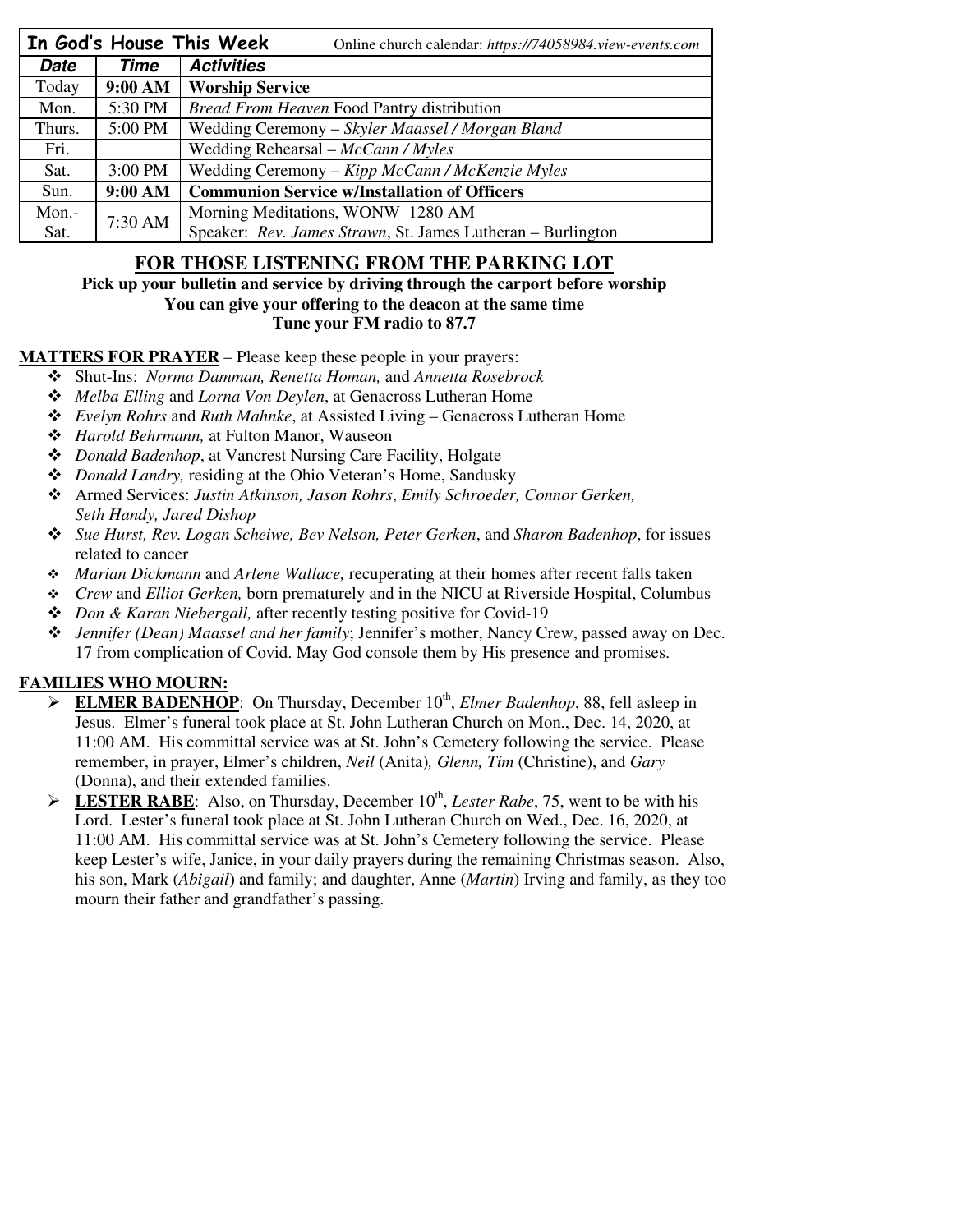# Christmas Thank You

 $\overline{1}$ 

 It's been a very different kind of Christmas this year, but we wanted to thank everyone who has helped us celebrate the birth of Christ this Christmas. Thank you to **Renee** and **Sharon** for blessing us with musical accompaniment; to **Dan Wachtman** for his tireless work livestreaming and recording our services and getting them uploaded; to our **Church Deacons** for assisting with everything that needs to be done to prepare God's House for worship; to the **school and Sunday School staff** for



their efforts in preparing a children's service, even though we had to abort our plans; to the **altar guild members** who so faithfully prepare the altar and chancel for worship; and to **everyone on the school board and church council** who helped decorate the sanctuary so beautifully.

Thank you for being such a blessing to us all!

**2021 OFFERING ENVELOPES** – There are still several 2021 offering envelopes available to be picked up. Please pick yours up soon, and may God prosper the work of our hands and the giving of His people! If you did not receive a box of envelopes but would like one, please contact *Mary Kossow* (419-599-0011) until Jan. 1<sup>st</sup>. After Jan. 1<sup>st</sup>, please contact *Jerry Langenhop* (419-598-8151).

**PORTALS OF PRAYER** booklets for January, February, and March are available on the desk. **MY DEVOTIONS** for December, January, and February are also on the desk in the back of the church. Pick up your copies today!

| <b>FINANCIAL FACTS: Home Fund</b>                                              |                             | Synod & Missions | <b>Building Fund</b> |  |  |  |
|--------------------------------------------------------------------------------|-----------------------------|------------------|----------------------|--|--|--|
| Weekly Need                                                                    | \$9,792.78                  | \$500.00         | \$961.54             |  |  |  |
| Rec'd 12/13/20                                                                 | \$5,806.00                  | \$71.00          | \$385.00             |  |  |  |
|                                                                                | <b>ATTENDANCE 12/13/20:</b> | Sunday $-97$     |                      |  |  |  |
| Rec'd 12/20/20                                                                 | \$9,901.00                  | \$321.00         | \$765.00             |  |  |  |
| (NOTE: A special anonymous gift of \$130,000 was given to the Home Fund to pay |                             |                  |                      |  |  |  |
| back the Building Fund to benefit the future parking lot project.)             |                             |                  |                      |  |  |  |
| <b>ATTENDANCE 12/20/20:</b><br>Sunday $-98$                                    |                             |                  |                      |  |  |  |

Rec'd 12/10/20 (Advent 2): \$389.00 – Church Vocation Students; Attendance: 28 Rec'd 12/17/20 (Advent 3): \$745.00 – National Youth Gathering; Attendance: 28

## **OPPORTUNITIES FOR SERVICE – HELP WITH SANCTUARY TECHNOLOGY**

- **Have you got a 'knack' for technology? Have you ever considered that 'knack' to be a gift of God that can be used in service to Him and His people?** We could use some help in worship with the sound board and with video recordings and uploading.
- And while we're at it, **we could also use some volunteers to help as "slide clickers" to advance worship slides during services.** This task does not require any technical skills, just the ability to press a button on a remote control.

Please think and pray about it, and get the word out, and we'll begin signing up people soon, and will then provide training. These are wonderful ways to serve!